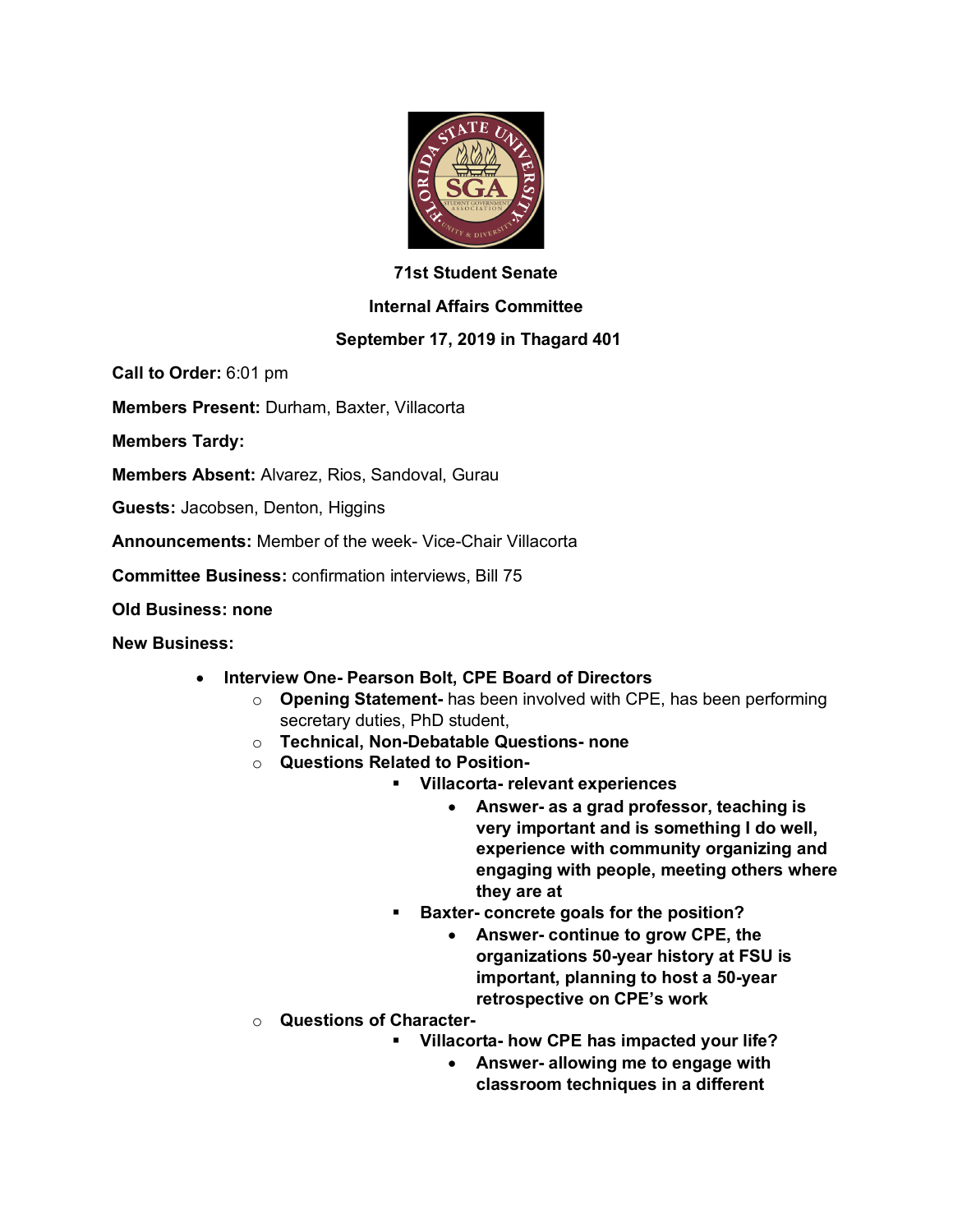## **educational setting, CPE has given me a lot of purpose personally**

- o **Other Questions- none**
- o **Closing- thanks for the committee's time**
- o **Deliberations**
	- o Roundtable
- § **Call to Question**
	- o **Villacorta**
	- o **Baxter seconds**
- o **Voting Results**
	- o **Yes- (2) Baxter, Villacorta**
	- o **No- (0)**
	- o **Abs.- (2) Denton, Higgins**
- **Interview Two- Aaron Ellis- CPE Director**
	- o **Opening Statement- hopes to continue growth of CPE**
	- o **Technical, Non-Debatable Questions-**
	- o **Questions Related to Position-**
		- § **Villacorta- concrete goals**
			- **Answer- building leadership positions and leaving CPE in a growing state, CPE archives being processed, hoping to connect CPE intergenerationally**
		- § **Baxter- what does expanding CPE look like**
			- **Answer- soliciting classes through qualtrix forms, newsletter, wishlist of classes people want to see**
	- o **Questions of Character-**
		- § **Villacorta- how CPE has impacted your life?**
			- **Answer- teaching about the world around me and skill sharing, learning new skills outside of traditional academic setting**
	- o **Other Questions- none**
	- o **Closing- appreciates the support CPE gets**
	- o **Deliberations**
		- o Roundtable
	- § **Call to Question**
		- o **Villacorta**
		- o **Baxter seconds**
	- o **Voting Results**
		- o **Yes- (2) Baxter, Villacorta**
		- o **No- (0)**
		- o **Abs.- (2) Denton, Higgins**
	- **Bill 75** 
		- § **Sponsored by Senator Leckie**